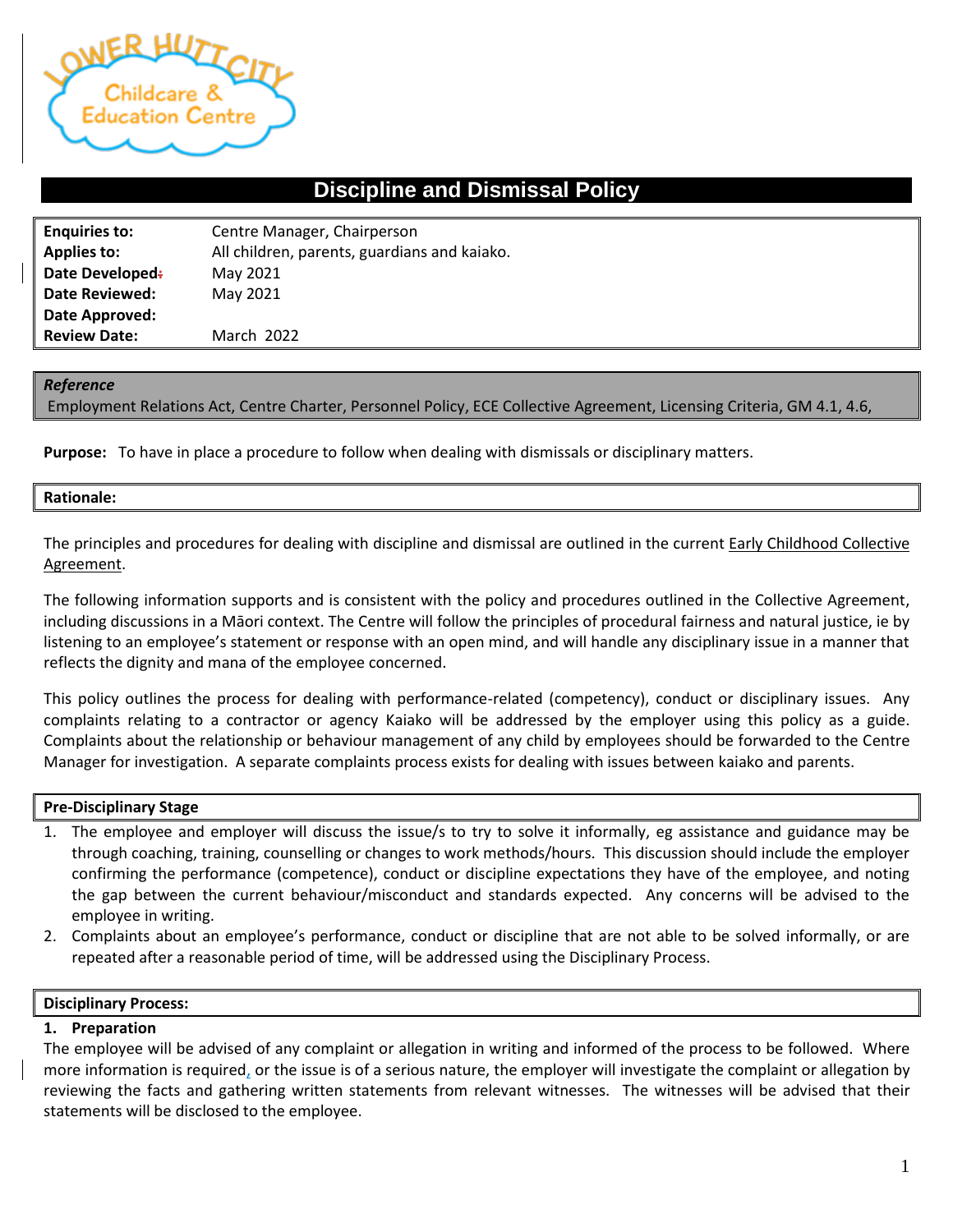If the investigation findings show that the complaint or allegation may have substance, the employee will be invited to attend a disciplinary meeting to discuss the complaint or allegation, and to give their version of events. The employee will be:

- Provided with the investigation findings for the employee to consider
- Given the opportunity to bring or discuss the matter with a support person, eg kaiako union or whanau representative, and
- Informed that, if substantiated, the complaint or allegation may result in disciplinary action up to and including dismissal.

# **2. Suspension**

If the allegation or complaint is of a serious nature, the employee may be suspended on pay, or temporarily transferred to other duties, while the matter is investigated. The employee will be given an opportunity to comment upon whether suspension is appropriate. Suspension will occur where the employer believes that welfare and safety of any child or other employee is at risk. The suspension period will be kept to the minimum possible, consistent with ensuring the allegations are properly investigated

## **3. Meeting**

At the meeting the employer will provide the employee with an opportunity to respond to the allegation or complaint, and any investigations findings. The employer may adjourn the meeting in order to consider the information and employee's response properly, and to reach a decision.

# **4. Decision Making**

After the adjournment, the employer will state their decision to the employee. If the employer believes the allegation is substantiated, and constitutes misconduct or serious misconduct, the employer will determine what disciplinary action is appropriate. Disciplinary action may involve a first warning, a final warning, or dismissal, depending on the seriousness of the misconduct. The employee will be provided with an opportunity to comment on any proposed disciplinary action before a final decision is taken.

The employer will provide the employee with a letter setting out the findings in respect of the complaint or allegation, the outcome of the disciplinary process, and the reasons for the outcome. In cases of serious misconduct, eg assault, the employee will be liable for instant dismissal. Written warnings may be relied upon for a maximum period of twelve months.

Where dismissal occurs, the Centre will advise the NZEI union, if the Kaiako is a member. Also Notify the Ministry of Education

## **5. Personal Grievance**

If the employee feels that he or she:

- has been unjustifiably disadvantaged or unjustifiably dismissed
- has been treated unfairly or
- has been sexually or racially harassed or discriminated against as a member of a union or under the prohibited grounds of the Human Rights Act 1993.

# **They may raise a personal grievance in accordance with the Collective Agreement. In the case of harassment or discrimination, the employee may decide instead to make a complaint to the Human Rights Commission**.

## **Confidentiality**

The employer and parties involved will agree not discuss the issue or nature of any action to be taken with other parents or kaiako, unless they are directly involved.

All information relating to a disciplinary issue will be held on the employee's personal file, unless removal is agreed between the parties. Any information related to the issue will be destroyed if no further action is to be taken.

## **Performance Improvement Process:**

Where the employer considers that an employee's performance is below standard, or requires material improvement in any way, they shall follow the following process.